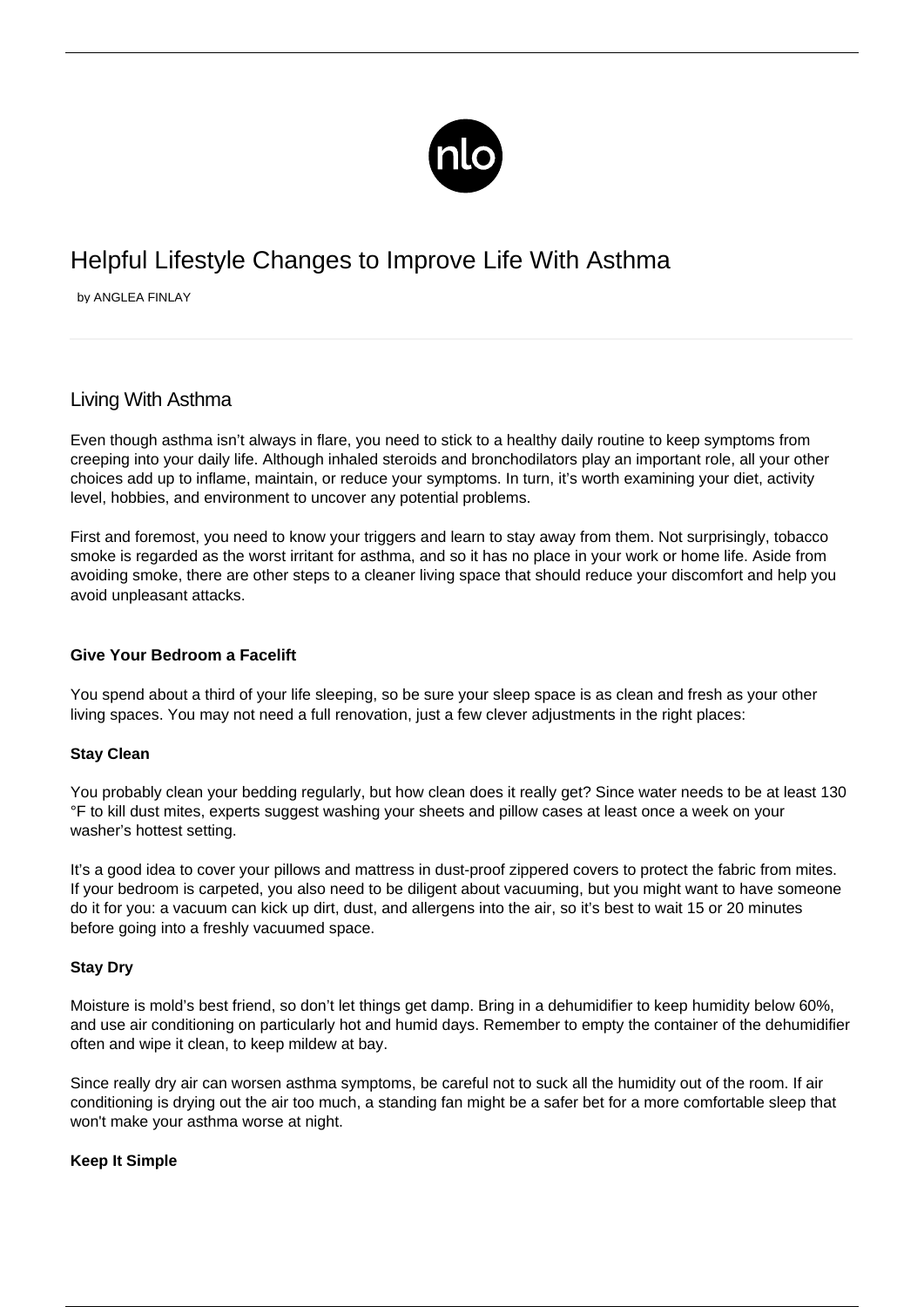Clutter collects dust in the blink of an eye, so clear your dressers, night table, and any other surfaces of knickknacks and unnecessary accessories. Decorative pillows look nice, but they're not worth the irritants. Likewise, scented candles, diffusers and potpourri are nearly impossible to keep dust-free, plus the scents can trigger asthma symptoms.

# **Keep Moving**

Increasing your level of activity can be uncomfortable when your asthma symptoms are bothering you, but regular exercise is one of the best ways to strengthen your lungs for long-term improvement in your breathing.

#### **Weight Maintenance**

The more weight you carry, the more pressure you're putting on your ribcage and lungs, and the harder it is to breathe deeply. In fact, asthmatics who are overweight tend to struggle with asthma control, since their medications don't work as well as they should. If you can reach and maintain a healthy weight, you will almost certainly see an improvement in your breathing. Exercise is an important step in the right direction.

#### **Less Stress, More Happiness**

Studies show that those who work out regularly tend to have more positive attitudes and lower stress levels than inactive people. Since stress and anxiety can manifest in physical ways – like tightness in the chest wall and hyperventilation — it's in your best interest to do what you can to reduce your daily stress. Aerobic exercise is important, but try to incorporate some yoga and meditation into your exercise regime, for added relaxation.

Next page: diet changes to make for better living with asthma.

# **Keep Moving**

#### **Cardiovascular Health**

A strong heart and lungs are a cornerstone of whole-body health; better posture, stronger chest muscles, and more efficient circulation all help to decrease asthma symptoms.

If you have trouble doing any aerobic activity, this is a sign that your asthma is not being properly controlled. If your asthma is under control but if you still start to cough and wheeze after exercise, you're likely suffering from exercise-induced asthma.

Talk to your doctor about treating these symptoms, rather than quitting your workout routine — the benefits of exercise almost always outweighs the risks.

#### **Improve Your Diet**

Even if you don't have any food allergies, what you eat can stir up asthma discomforts before you know it. Heartburn tends to make chest symptoms worse; chronic severe heartburn [\(gastroesophageal reflux disease](/asthma-and-gerd/) [\(GERD\)\)](/asthma-and-gerd/) can even cause long-term damage to the airways. In turn, a diet that promotes good digestion, a calm stomach, and healthy weight loss can actually improve and protect your breathing.

#### **Cut out Irritating Foods**

Some culprits are fairly obvious – spicy foods, [coffee and caffeine](/coffee-asthma/), and alcohol – but other heartburn sources might go unnoticed for a while. Chocolate and peppermint are two such ingredients, and although they're often found in desserts, they're not great ways to end your meal.

Certain foods can directly affect your asthma, too. Some people find that sulfites in wine, beer, pickled foods, and